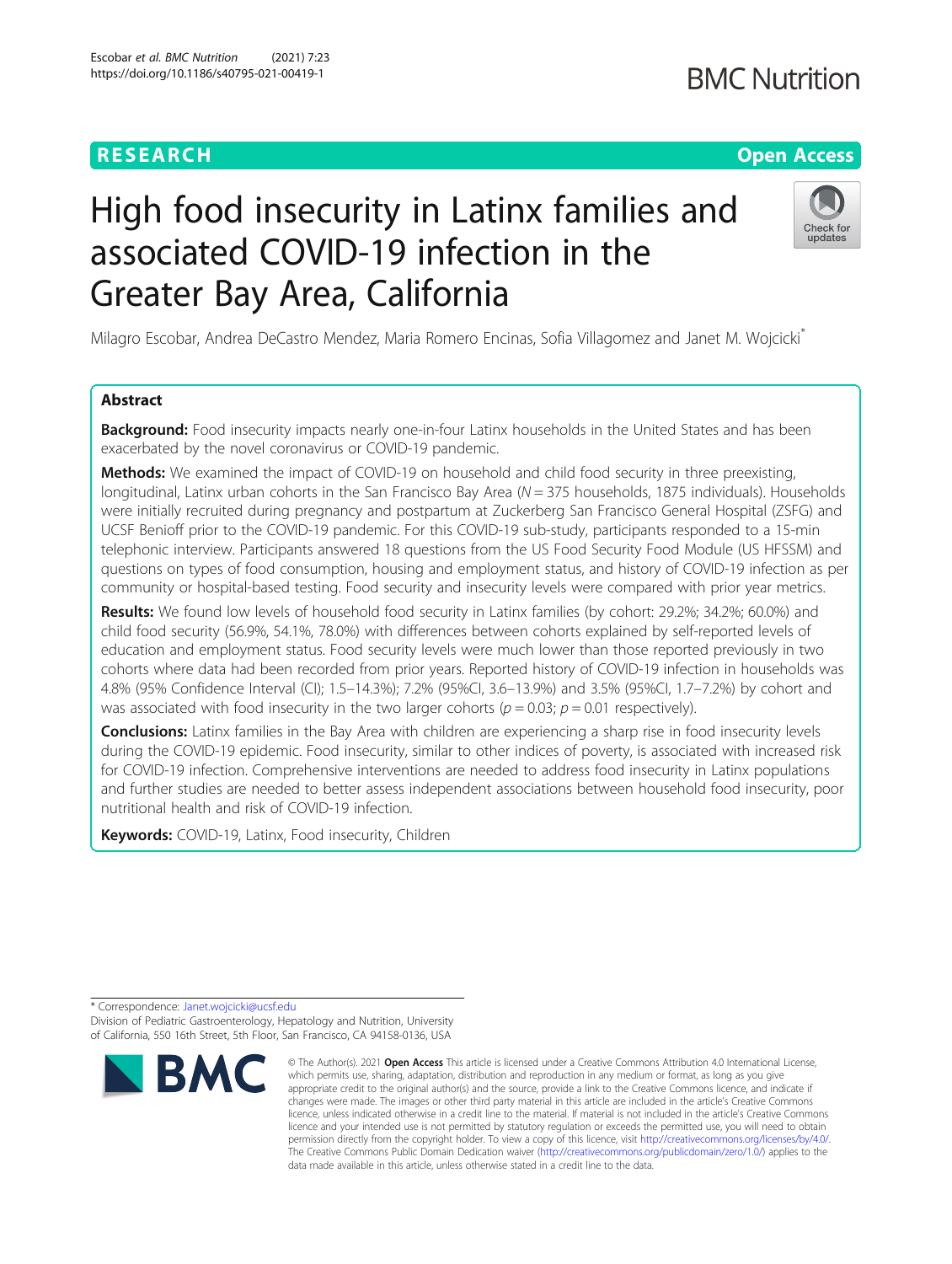# Background

Food insecurity is common among Latinx families, the largest ethnic minority group in the United States, and has been further exacerbated by the novel coronavirus pandemic (COVID-19) [\[1\]](#page-7-0). Prior to COVID-19, 1 in 9 households faced food insecurity with a higher prevalence in Latinx families [\[2](#page-7-0), [3](#page-7-0)]. Latinx individuals comprise over 60 million individuals in the United States [[4\]](#page-7-0) and are twice as likely as White Americans to face poverty including aspects of food insecurity [\[5\]](#page-7-0). Preliminary reports since the beginning of the COVID-19 shelter-in-place lockdowns in the United States (approximately March 2020) suggest that Latinx families have had higher increases in food insecurity compared to Whites (32% versus 18%) with even higher rates in families with children [\[6](#page-7-0)].

Higher rates of food insecurity in Latinx communities can be explained by sociodemographic and economic factors specific to these communities. Latinx individuals are more likely to be low-income, recent immigrants, have young children, live in larger households, and reside in urban areas that have been historically prone to food insecurity [\[7](#page-7-0)–[10\]](#page-7-0). Furthermore, Latinx adults may have been most impacted by loss of employment due to sectors that were particularly impacted by COVID-19 shutdowns including the hotel industry, food services, healthcare, and manufacturing [\[11\]](#page-7-0). Similar to other high-risk groups, Latinx families have relied on government food services since the start of the pandemic  $[12]$  $[12]$  $[12]$ . However, the number of Latinx families served is likely underestimated as many Latinx immigrants who contribute to the US economy are not able or resistant to receiving economic relief in context of the COVID-19 pandemic due to lack of legal status. Additional disparities in Latinx communities include crowded living conditions, housing insecurity, education gaps, few family resources, all which create higher risk for COVID-19 infection [\[13\]](#page-7-0).

We have previously assessed the prevalence of food insecurity in Latinx low-income families residing in six counties of the San Francisco Bay Area finding high rates prior to COVID-19 [\[14](#page-7-0)]. Slightly more than half of the households previously surveyed had high food security (58.3%) whereas the remainder experienced marginal food security (8.6%), low food security (28.2%), and very low food security (4.9%). Food insecurity in children has been linked to lower academic performance, anxiety, obesity and diabetes. Adults with food insecurity can have lower scores on mental and physical health assessments higher risk of depression and anxiety, chronic disease, and poorer overall health status. Previous studies have also suggested that food insecurity may increase risk for infectious disease such as HIV in the context of exposure due to poor immunological health [[15](#page-7-0)].

To our knowledge, no study has investigated the impact of COVID-19 on food security in a longitudinal, Latinx sample of participants residing in an urban U.S. context. We examined food security during COVID-19 using three prospective longitudinal studies of Latinx households based in the 6 counties of the San Francisco Bay Area. We evaluated levels of food security and insecurity during COVID-19 compared with previous levels (prior to COVID-19) in these populations as well as the association between COVID-19 infection and food insecurity.

# Methods

# Recruitment and consent

Mothers were recruited from three previous longitudinal birth cohort studies: the Hispanic Eating and Nutrition Study (HEN)  $(n = 201)$  [[16,](#page-7-0) [17](#page-7-0)], Latinx, Eating, and Diabetes Study (LEAD)  $(n = 97)$  [[18](#page-7-0), [19\]](#page-7-0) and the Telomeres At Birth Study (TAB)  $(n = 424)$ . Participants for both HEN and LEAD were recruited during pregnancy as previously described and TAB participants were recruited post-partum before being discharged from the hospital. All participants from HEN, LEAD and TAB have been followed up over the course of approximately 13, 8, and 1–2 years respectively. These cohorts were initially recruited to evaluate the relationship between prenatal and early postnatal exposures and development of childhood obesity. Inclusion criteria for HEN and LEAD included self-identifying as Latinx and expecting a healthy newborn infant as previously described. Participants for HEN and LEAD were primarily recruited from Zuckerberg San Francisco General Hospital (ZSFG) with a smaller percentage from UCSF Benioff for HEN [\[17](#page-7-0), [19](#page-7-0)]. These two cohorts consist of families of primarily Spanish-speaking foreign-born adults with less than a high school education and originating primarily from the countries of Central America and Mexico [\[17,](#page-7-0) [19](#page-7-0)]. We initially recruited all race/ethnic backgrounds for TAB but restricted entry criteria to Latinx for the second phase of our study. TAB participants were recruited from UCSF Benioff (70.2%) and ZSFG (29.8%) and represent a broader background of education levels, countries of ancestry and place of birth.

To assess participation in the COVID-19 food insecurity sub-study, participants were contacted by telephone during the months of May to September 2020 using previous contact information. Less than 10% of those that were successfully contacted declined participation, although we were not able to contact a significant percentage of our cohorts due to a limited time period of recruitment. Participants were asked for their language preference (English or Spanish) and were provided information about the COVID-19 sub-study by bilingual research coordinators and the study principal investigator.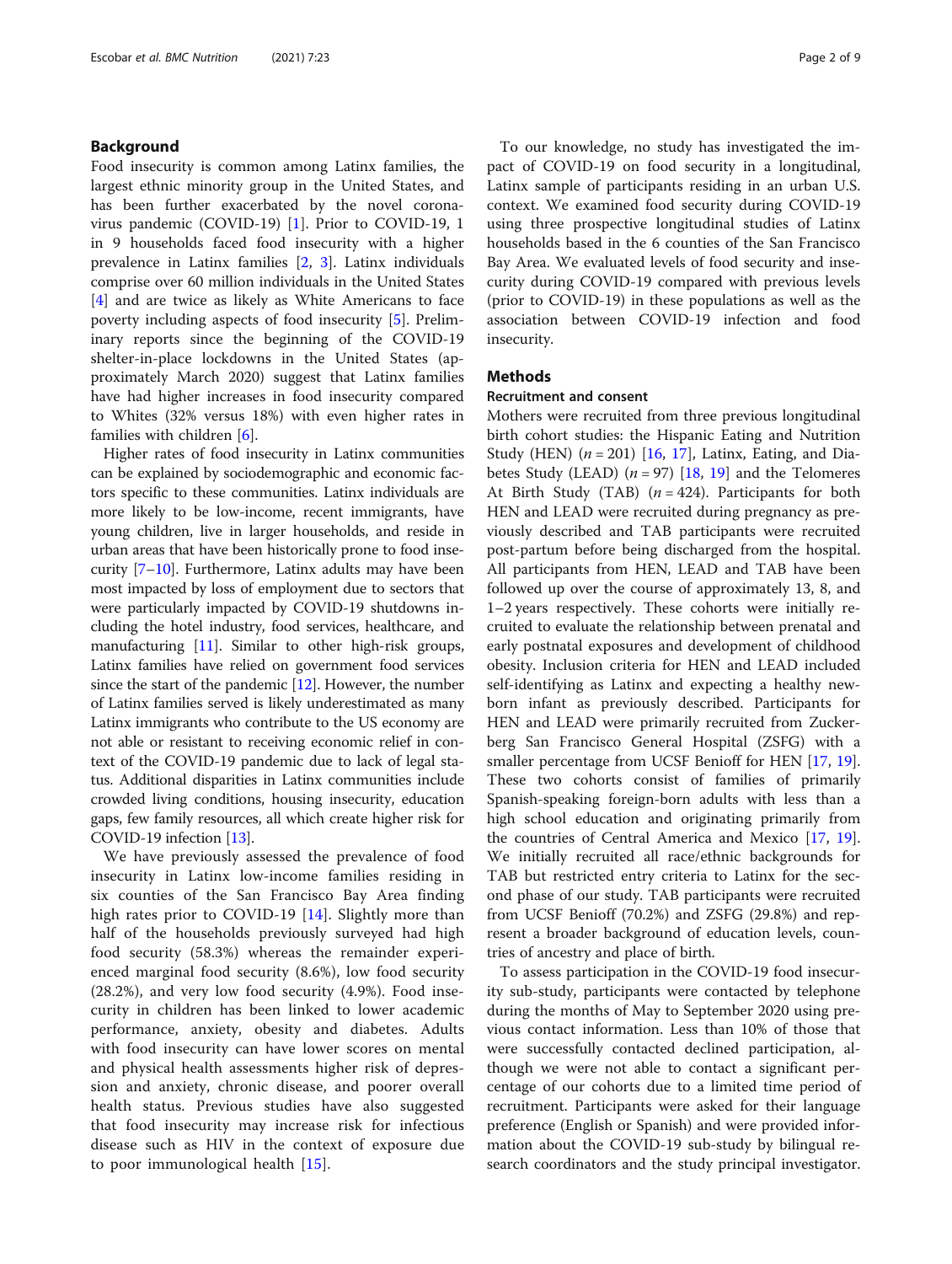We obtained verbal consent from those participants who were interested, and participants took part in a 15 minute interview by telephone. Food insecurity was assessed using the US Household Food Security Scale Module (US HFSSM) that we have used annually with HEN and LEAD studies to assess food insecurity [\[20](#page-7-0)]. The US HFSSM has been validated for use in Spanish with low -income Spanish speaking adults from Mexico, Central America, Cuba and Puerto Rico [[21\]](#page-7-0) and has also been confirmed for face validity through qualitative focus groups with low income pregnant and postpartum Latinx women in the United States [\[22\]](#page-7-0).

We additionally asked questions about COVID-19 symptoms and testing, housing and employment status and food consumption. Participants were compensated for their time for participation with a \$15 gift card to Target or Amazon based on participant preference. The principal investigator of the study (JW) and four research coordinators including (ME, ADC and MR) conducted all interviews. The Committee on Human Research (CHR), the UCSF Institutional Review Board approved all aspects of the study (IRB numbers 11– 06334; 16–06163; 16–18535).

# Procedures

Food insecurity was measured using the 18-item US Household Food Security Scale Module. The timeframe of the questions was modified to collect data on food access from when COVID-19 lockdowns first began (March 2020) to the time of interview. The Food Insecurity Module included questions regarding adult and children's eating habits [\[20](#page-7-0)]. Scoring was done automatically by REDCap, with higher scores indicating a higher level of food insecurity. We followed previously established food security categories: high food security or food secure (0 affirmative responses), marginal food security (1–2 affirmative responses), low food security (3– 7 affirmative responses), and very low food security (8– 18 affirmative responses). Child food security levels were categorized as high food security or food secure (0 affirmative responses), marginal food security (1 affirmative response), low food security (2–4 affirmative response) and very low food security (5–8 affirmative responses). We compared mean  $\pm$  SD food security scores and categorical markers of food security with prior year assessments of food security in two out of three cohorts (HEN and LEAD). We had no prior assessment of food security in TAB participants. Previous levels of household and child food security collected in the years before the COVID-19 pandemic were compaed with food security levels during the pandemic.

Food assistance information was collected prior to the COVID-19 pandemic as part of our previous longitudinal data collection (self-reported participation in the Special Supplemental Program for Women, Infants and Children's program (WIC) or participation in the Supplemental Nutrition Assistance Program (SNAP; previously known as food stamps)). Similarly, maternal education level (primary or less than a high school diploma, high school diploma, some college or more) and primary language use (Spanish, English or bilingual) was also collected at study entry for all participants. As part of the COVID-19 sub-study we asked about adult household employment status, number of total household members as well as crowding indices including size of house (number of bathrooms and bedrooms). As the COVID-19 sub-study was a new part of our overall study, we pilot tested the face validity of the questions with the first 10 participants, making subtle initial changes to the questionnaire asking participants to repeat or rephrase their understanding of what the question was asking.

Participants were also asked about COVID-19 symptoms, laboratory-based testing as well as duration of symptoms for all household members since middle of March 2020 until time of interview. Household units were the level of the analysis.

# Statistical analysis

Household and child food security levels and corresponding insecurity were calculated including mean score  $\pm$  standard deviation (SD) as well as percentages by category. Data was stratified by cohort using Stata 15.0. Levels of household and child food security were assessed for normality using graphical assessments as well as statistical tests to assess normality including Shapiro-Wilk. As there were departures from normality, non-parametric statistical tests were used to assess associations including Wilcoxon rank sum, Kruskal-Wallis and Spearman rank order correlation coefficient for continuous predictors and chi-squared tests for categorical ones. Associations between household and child food insecurity levels (continuous measures and categorical variables) and education level (high school or lower versus more than high school education), language use (Spanish, English or bilingual), COVID-19 testing positivity, and employment status (unemployed or adult household employment) were assessed using non-parametric methods. Multivariable logistic models were used to evaluate independent predictors of household COVID infection in relation to food insecurity in TAB and HEN cohorts adjusting for potential confounders such as unemployment and crowding that were significant at  $p$ value < 0.05 in bivariate analysis. We did not assess independent predictors of household COVID infection in LEAD using modeling due to the small sample size of that cohort.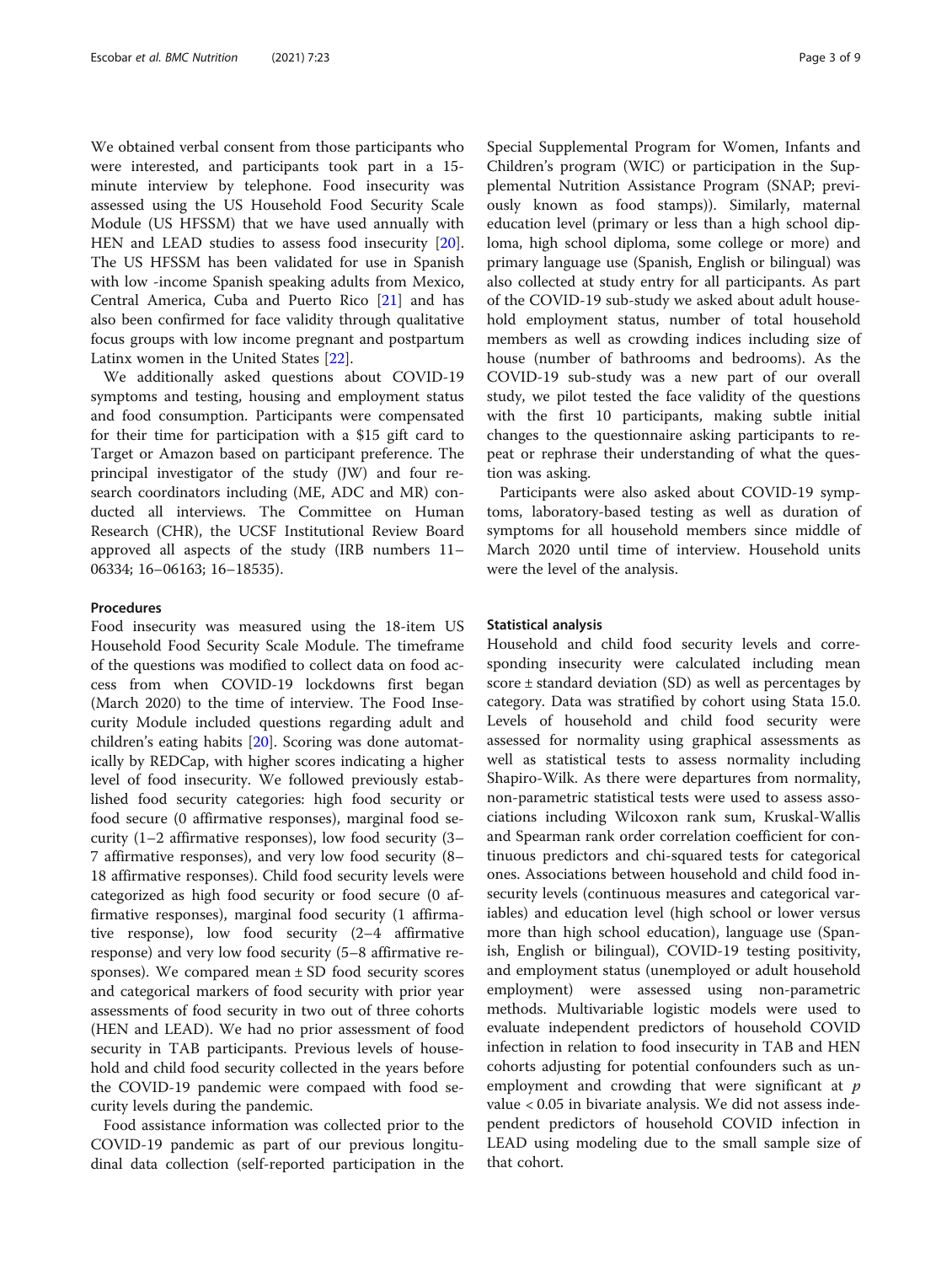| <b>Cohort Name</b>              | <b>Telomeres at Birth (TAB)</b> | Latinx, Eating and Diabetes (LEAD) | Hispanic, Eating and Nutrition (HEN) |
|---------------------------------|---------------------------------|------------------------------------|--------------------------------------|
|                                 | % (N)                           | % (N)                              | % (N)                                |
|                                 | Mean $\pm$ SD                   | Mean $\pm$ SD                      | Mean $\pm$ SD                        |
|                                 | $N = 200$ families              | $N = 65$ families                  | $N = 111$ families                   |
| Household size                  |                                 |                                    |                                      |
| No. of people                   | $4.8 \pm 1.7$                   | $5.3 \pm 2.0$                      | $4.9 \pm 1.6$                        |
| No. of children                 | $2.4 \pm 1.1$                   | $2.7 \pm 1.1$                      | $2.9 \pm 1.2$                        |
| Number share bedroom            | $2.5 \pm 1.0$                   | $2.8 \pm 1.3$                      | $2.3 \pm 1.1$                        |
| Number share bathroom           | $3.3 \pm 1.6$                   | $4.5 \pm 1.6$                      | $3.8 \pm 1.6$                        |
| Food Assistance                 |                                 |                                    |                                      |
| SNAP/Food Stamps                | Not Collected                   | 47.1%                              | 43.4%                                |
| WIC participation               | 41.4%                           | 15.7%                              | 72.9%                                |
| Language Use                    |                                 |                                    |                                      |
| Spanish                         | 38.7%                           | 90.6%                              | 91.1%                                |
| English                         | 56.8%                           | 4.7%                               | 8.9%                                 |
| Bilingual                       | 4.5%                            | 4.7%                               | $\qquad \qquad -$                    |
| (English/Spanish)               |                                 |                                    |                                      |
| Maternal Education              |                                 |                                    |                                      |
| Highest Education Level         |                                 |                                    |                                      |
| High School Or less             | 34.3%                           | 79.4%                              | 75.2%                                |
| Employment                      |                                 |                                    |                                      |
| All household adults unemployed | 24.1%                           | 35.2%                              | 38.8%                                |

Table 1 Demographics and Household Specifics by Bay Area Cohort

# Results

We recruited 200 Latinx families from TAB (250 total recruited including 50 non-Latinx families), 111 from HEN and 64 from LEAD for a total participation of 375 Latinx families. Mean household size was  $4.8 \pm 1.7$  for TAB,  $5.3 \pm 2.0$  for LEAD, and  $4.9 \pm 1.6$  for HEN (Table 1). Total sample size of all household members for all three longitudinal studies combined was 1875. All studies reported a comparable number of children in households with a mean of  $2.4 \pm 1.1$  for TAB,  $2.7 \pm 1.1$ for LEAD and  $2.9 \pm 1.2$  for HEN (Table 1).

Close to half of HEN and LEAD participants reported receiving SNAP benefits (food stamps) prior to the onset of the COVID-19 pandemic (43.4 and 47.1% respectively). We did not have this information on TAB participants. All of the HEN and LEAD participants selfidentified as Latinx with 80.6% of the TAB participants identifying as Latinx (13.8% non-Hispanic Caucasian and 5.3% as Asian including Pacific Islander). We only included those TAB participants in this COVID-19 substudy who identified as Latinx ( $n = 200$ ).

A high percentage of HEN and LEAD participants reported using Spanish as a primary language (91.1 and 90.5%) with a much lower percentage reporting Spanish as the primarily language (38.7%) for TAB participants. Other sociodemographic differences between HEN, LEAD and TAB included higher maternal education levels for TAB. Among TAB participants, 34.3% had a high school education or less (65.7% with university or postgraduate qualifications) compared with 79.4% of LEAD reporting high school as the highest qualification (20.6% with university/postgraduate) and 75.2% for HEN (24.8% with university/postgraduate). During the COVID-19 pandemic time frame studied, 24.1% of TAB participants, 35.2% of LEAD and 38.8% of HEN households had no adults who were employed.

# Food security

Two out of three cohorts report low rates of food security including LEAD (29.2%) and HEN (34.2%) compared to higher reports of household food security for TAB participants (60%, Table [2\)](#page-4-0). Similarly, a high percentage of participants in HEN and LEAD report low and very low food security (46.2% for LEAD and 49.5% for HEN) with a much lower 26.5% for TAB. Slightly more than half of participants from HEN and LEAD report child food security. LEAD and HEN reported low levels of child food security (56.9 and 54.1% respectively) which was much higher for TAB (78%) (Table [2\)](#page-4-0).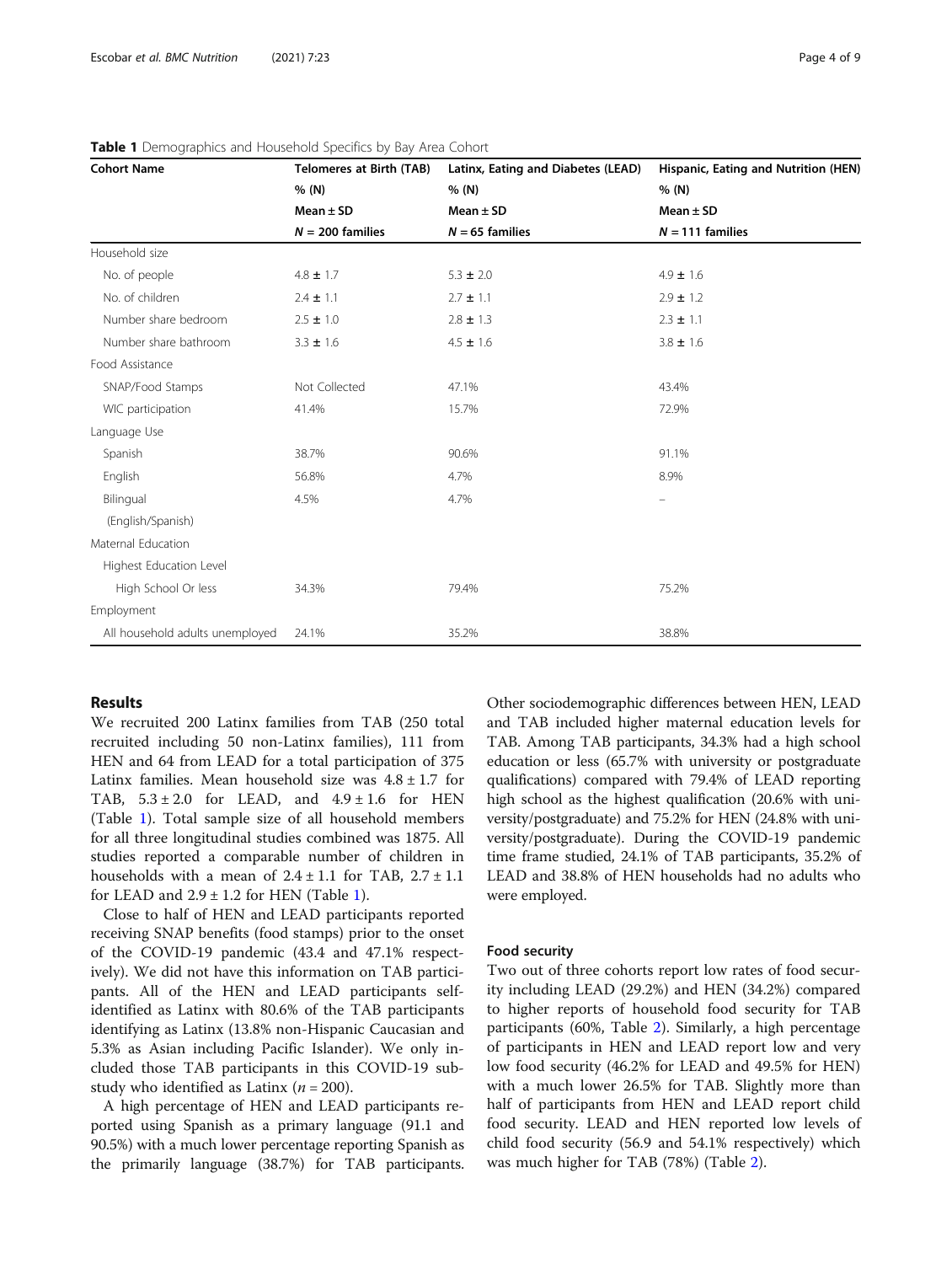|                                        | <b>Telomeres at Birth (TAB)</b><br>% (N)<br>Mean $\pm$ SD<br>$N = 200$ | Latinx, Eating and Diabetes (LEAD)<br>% (N)<br>Mean $\pm$ SD<br>$N = 65$ | Hispanic, Eating and Nutrition (HEN)<br>% (N)<br>Mean $\pm$ SD<br>$N = 111$ |
|----------------------------------------|------------------------------------------------------------------------|--------------------------------------------------------------------------|-----------------------------------------------------------------------------|
|                                        |                                                                        |                                                                          |                                                                             |
|                                        |                                                                        |                                                                          |                                                                             |
|                                        |                                                                        |                                                                          |                                                                             |
| Levels of Household Food Security      |                                                                        |                                                                          |                                                                             |
| Food Security Score, Mean ± SD         | $1.6 \pm 2.7$                                                          | $3.3 \pm -3.7$                                                           | $3.5 \pm 3.6$                                                               |
| High Food Security (Food Secure)       | 60.0 (120)                                                             | 29.2 (19)                                                                | 34.2 (38)                                                                   |
| Marginal Food Security                 | 13.5(27)                                                               | 24.6 (16)                                                                | 16.2(18)                                                                    |
| Low Food Security                      | 20.5(41)                                                               | 33.9 (22)                                                                | 31.5(35)                                                                    |
| Very Low Food Security                 | 6.0(12)                                                                | 12.3(8)                                                                  | 18.0(20)                                                                    |
| Levels of Child Food Security          |                                                                        |                                                                          |                                                                             |
| High Food Security (Food Secure)       | 78.0 (156)                                                             | 56.9 (37)                                                                | 54.1 (60)                                                                   |
| Marginal Food Security                 | 8.0(16)                                                                | 10.8(7)                                                                  | 10.8(12)                                                                    |
| Low Food Security                      | 12.0(24)                                                               | 26.15(17)                                                                | 32.4 (36)                                                                   |
| Very Low Food Security                 | 4(2.0)                                                                 | 6.15(4)                                                                  | 2.7(3)                                                                      |
| COVID Infection History                |                                                                        |                                                                          |                                                                             |
| Positive test reported March-Sept 2020 | 7/200 (3.5%)                                                           | $3/62$ (4.8%)                                                            | 8/111 (7.2%)                                                                |
|                                        | (95%Cl; 1.7-7.2%)                                                      | (95%Cl; 1.5-14.3%)                                                       | (95%CI; 3.6-13.9%)                                                          |

# <span id="page-4-0"></span>Table 2 Levels of Household, Child Food Security and COVD-19 Infection by Bay Area Cohort

# Associations between food insecurity and sociodemographics

There were no associations between socio-demographics including maternal education level and employment status with household or child food security in HEN or LEAD cohorts. Higher household crowding factors as indicated by more people sharing a bedroom or bathroom were associated with having less household and child food security in HEN but not LEAD cohorts  $(Rho = 0.29, p < 0.01$  for number sharing a bedroom for total food security score and Rho = 0.28,  $p < 0.01$  for number sharing a bath; Rho = 0.33,  $p < 0.01$  for number sharing a bedroom for child food security score and Rho = 0.27,  $p < 0.01$  for number sharing a bathroom).

Sociodemographic variables associated with poverty including not being employed and having a lower education level (high school versus any university or postgraduate training) were associated with increased levels of household and child food insecurity in TAB  $(p < 0.01)$ . Furthermore, crowding metrics (persons/bedroom and persons/bathroom) were also significantly associated with household and child food insecurity in TAB ( $p < 0.01$ ). Additionally, being a preferred/dominant Spanish language speaker was also highly correlated with having less household and child food security in TAB  $(z = -6.8 \, p < 0.01$  household security and  $z = -4.2$ ,  $p < 0.01$  for child security) but not in HEN or LEAD.

## Change from food insecurity in prior years

Data from these same cohorts in the last year and prior years suggest that there is much more severe food insecurity with fewer families now being food secure during the COVID-19 pandemic. In LEAD interviews from 1 year ago, 76.9% of families were household food secure and 87.9% had child food security. In the 6 months prior to COVID, we assessed a sub-sample of HEN families ( $n = 38$ ) and 79.0% had household security and 89.2% had child food security. A larger study of HEN participants assessed more than 5 years ago  $(n =$ 161) found that many of these families had struggled with food security in prior years with 56.6% with household food security and 69.3% with child food security.

# Association with COVID-19 infection

There were 8 households surveyed in HEN that had COVID-19 infections as indicated by self-report positive reverse transcription polymerase chain reaction (RT-PCR) tests out of the 111 total households surveyed that also had level of food security reported (7.2, 95%CI; 3.6– 13.9%) (Table 2). Of these, 12.5% reported household food security compared with 34.7% of those households without individuals with COVID-19 positive members  $(p = 0.03)$ . Adjusting for previously described crowding factors including persons per bedroom and bathroom, food insecurity category was not associated with COVID-19 positivity ( $p = 0.60$ ). The percentage of COVID-19 positive households was lower among LEAD, 4.8% (95%CI; 1.5–14.3%); 3 out of 62 households having a COVID-19 infection (Table 2). There was no association between COVID-19 infection and household food insecurity in LEAD. Similarly, the infection rate in TAB household was lower than HEN (7 out of 200 or 3.5%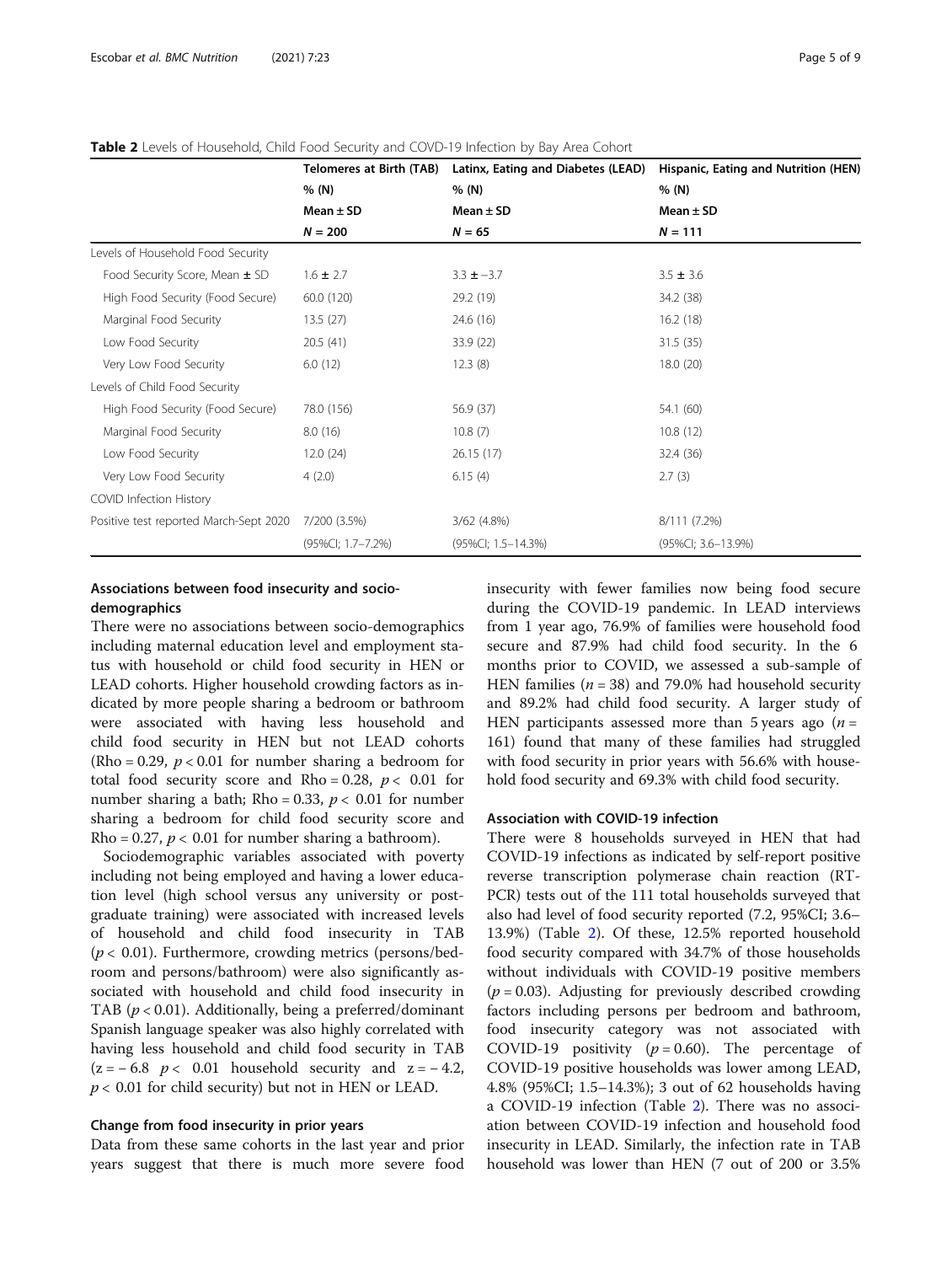(95%CI; 1.7–7.2%)) (Table [2](#page-4-0)). However, there was also a trend towards reduced food security among TAB households that were infected (42.9% food secure among infected versus 60.6% of those uninfected and 28.6% had the highest level of food insecurity among infected compared with 5.2% of those uninfected,  $p = 0.02$ ). In a multivariable model of the TAB cohort adjusting for employment status, crowding as indicated by number of household members sharing a bathroom and Spanish language use, increased household food insecurity score trended towards a positive association with household COVID infection (OR 1.36, 95%CI 0.97–1.92;  $p = 0.079$ ).

# **Discussion**

Racial and ethnic minorities historically have worse outcomes during and after disasters as they already face a range of economic, political, and social barriers [[23,](#page-7-0) [24](#page-7-0)]. These include but are not limited to racial discrimination, exploitation, limited English-speaking proficiency, and lack of legal status [\[24\]](#page-7-0).

The overall prevalence of food insecurity in California between 2017 and 2019 was 9.9% having low food security and 3.6% with very low food security [\[25](#page-7-0)]. Overall national levels of food insecurity were higher during this time period for Hispanic households (15.6%).

Food insecurity has increased for American children and adults since the start of COVID-19 pandemic with elevations in every state [\[6](#page-7-0)]. Data from the Census Pulse Household Survey suggest that overall food insecurity tripled from 9.4 to 29.5% for households with children during COVID-19. Similarly, we report dramatic increases in food insecurity in our low income Latinx cohorts in the San Francisco Bay Area. These population groups already had low rates of food security. Prior to COVID-19, 76.9% of LEAD families reported having food security but during COVID-19 only 38.1% report food security. Similarly, HEN food security declined from 79.6% of adults having food security to 34.2%. Decreases in child food security were also significant with 87.9% secure prior to COVID declining 56.9% in LEAD and 89.2 to 54.1% in HEN. Our results in HEN and LEAD correspond with the high food insecurity rates (only 36% with food security) reported by US adults living < 250% below the federal poverty line during the COVID-19 pandemic by Wolfson and Leung (2020) [[26\]](#page-7-0).

Our findings of high food insecurity among three Latinx cohorts in the San Francisco Bay Area suggest rapid growth of food insecurity in urban areas impacted by COVID-19 shutdowns. Latinx individuals are among the most likely to be pushed into poverty as a result of pandemic-related unemployment [[6](#page-7-0), [27\]](#page-7-0). A significant percentage of our participants did not have any adult household members with employment at the time of the interview (more than one third of HEN and LEAD households and a quarter of TAB), and unemployment is strongly associated with food insecurity [[6](#page-7-0), [28](#page-7-0)]. Additionally, Latinx individuals, such as the individuals in cohorts, who faced food insecurity prior to COVID-19 likely have more severe food insecurity during the pandemic and are particularly at risk for adverse outcomes [[26\]](#page-7-0).

Common coping strategies for food insecurity prior to COVID-19 include use of food pantries, borrowing money, going to homes of friends or family for meals, or sending children to relatives [[29](#page-7-0)]. Some, if not all of these tactics to buffer families against food insecurity, are more limited given the recommended physical distancing measures being taken to prevent COVID-19 transmission [[30](#page-7-0)]. Even when food pantry resources are available, Latinx families compared with other groups may face language barriers or concerns about legal status which limit use [\[31](#page-7-0)]. Shame can also result in people hiding hunger rather than going to food pantries and further increasing food vulnerability [\[32](#page-7-0)].

# Differences among Latinx cohorts

There were large differences between our Latinx cohorts in levels of food insecurity. Part of this can be explained by socio-demographic differences by cohort. HEN and LEAD were recruited primarily at Zuckerberg San Francisco General Hospital, the local safety net county hospital with TAB recruited primarily at UCSF Benioff, a tertiary care academic hospital. The women recruited for HEN and LEAD cohorts had lower levels of eduation at recruitment (a low percentage reported any education beyond high school at recruitment (20.6% for LEAD and 26.1% for HEN) versus a much higher 65.7% for TAB). Low education status is the greatest predictor of unemployment [\[33](#page-7-0)] and since the emergence of COVID-19, employment losses are associated with low education levels [\[34](#page-8-0)]. Higher rates of household and child food insecurity in HEN and LEAD versus a much lower level in TAB (60% with high food security) parallel the lower education levels and potential earning power in these cohorts [\[6](#page-7-0), [28](#page-7-0)].

Additionally, over 90% of mothers from the HEN and LEAD were preferred/dominant Spanish-speakers while 65% of the TAB mothers were primary English-speaking. Being fluent in English leads to greater job opportunities [[35](#page-8-0)] also potentially contributing to food insecurity [\[6,](#page-7-0) [28](#page-7-0)]. Our previous studies with HEN and LEAD have also found that the majority of adults in these households are recent immigrants and foreign-born [[17](#page-7-0)–[19](#page-7-0)], potentially placing these families at a greater disadvantage in terms of accessing food and other government resources [\[36](#page-8-0)].

There was little difference in reported crowding indices (the number sharing bedrooms and bathrooms)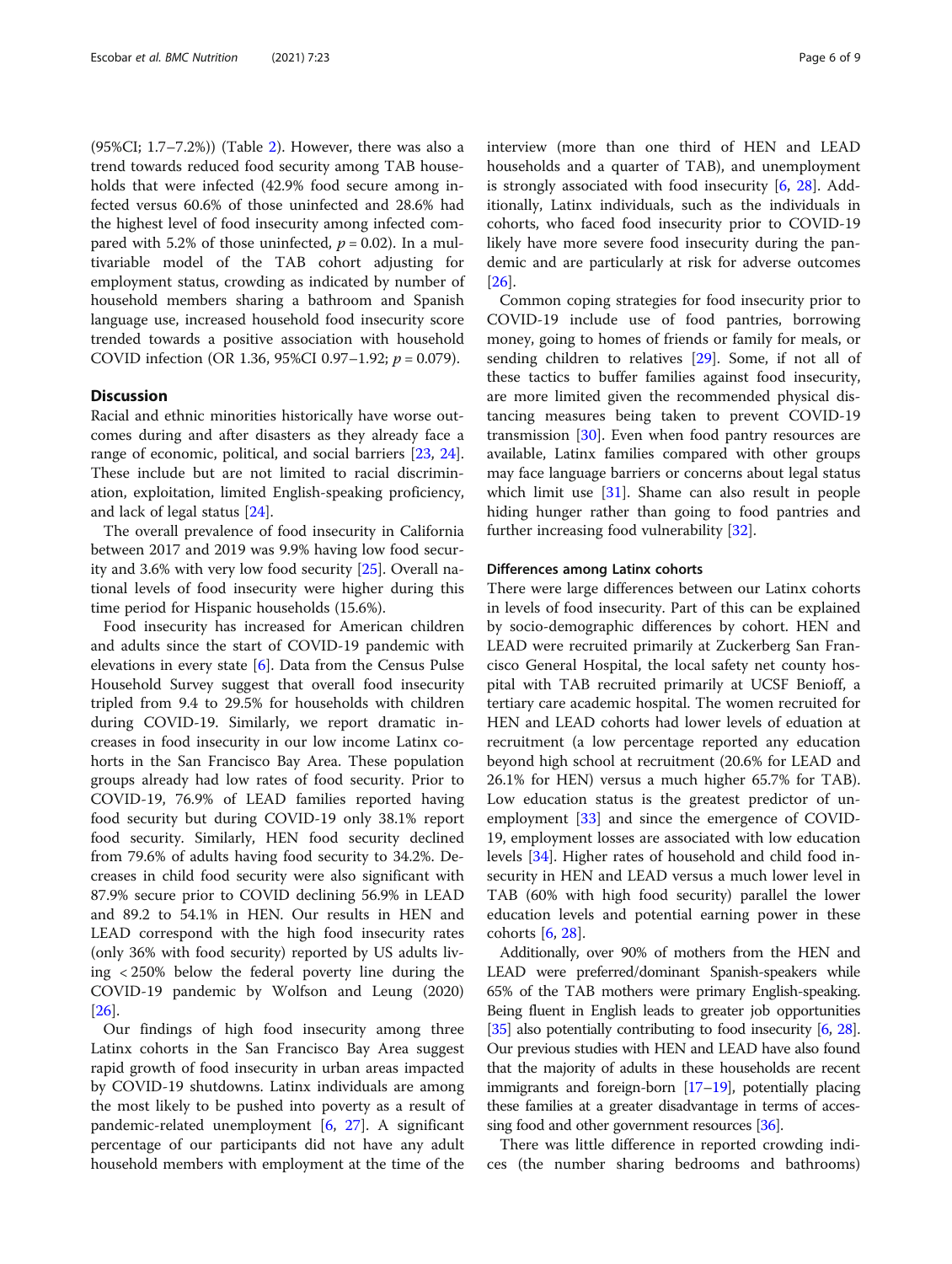between these three cohorts and although there were only associations between these metrics and food insecurity in TAB and HEN possibly based on differences in sample size (smaller sample size and less power in LEAD). Furthermore, we did not see any differences in food insecurity and education level or employment status for LEAD and HEN possibly because there was little variation in education level with the majority not having any advanced education beyond high school. We did not assess for underemployment common among Latinx adults but HEN and LEAD may have higher levels of underemployment [[37](#page-8-0)]. Meanwhile for TAB, the association between education level and employment status and food insecurity was highly significant. Those with less education had greater food insecurity, possibly due to the heterogeneity in education levels for this cohort.

# Necessary interventions for Latinx families

Our data suggest the urgent need for interventions for Latinx families with children, particularly those who are Spanish-speaking and with low education and employment levels in the context of the COVID-19 crisis. Data from our TAB cohort points to the heterogeneity among Latinx families in the Bay Area and the potential need for targeted interventions in specific communities. Due to urgent need, some safety net clinics in California have had creative responses in terms of bringing food to families. More funding and development of these efforts should be prioritized by state and county legislators [[38,](#page-8-0) [39\]](#page-8-0). Furthermore, individuals from underrepresented groups tend to not have enough accessible information in their preferred language and mode of communication [[40\]](#page-8-0). For instance, 29% of Latinx in the United States have no English fluency [[41](#page-8-0)]. There can also be distrust of the government and health agencies due to poor history and absence cultural competency [[36,](#page-8-0) [40](#page-8-0)]. The best implementations for COVID-19 relief will be made through the inclusivity of cultural richness, such as having information in multiple languages, modes of communication, and a diverse workforce to implement these interventions and work with diverse communities.

# Risk for COVID-19 infection with household food insecurity

Previous researchers have noted an increased risk for COVID-19 morbidity and mortality due to low quality nutrition, obesity and associated metabolic disease [\[42](#page-8-0)]. While crowding factors and poverty are associated with risk for COVID-19 infection and food insecurity, food insecurity may be independently associated with increased risk for COVID-19 infection through poorer immune health and increased susceptibility to disease. Previous studies, particularly related to risk for HIV infection in the context of HIV exposure suggest that food insecurity may be an independent risk factor for infectious disease [\[15](#page-7-0)]. For example, other studies suggest that household food insecurity puts children in a more susceptible position for tuberculosis infection [\[43](#page-8-0)]. In multivariable analyses adjusting for crowding, unemployment and Spanish language use in the TAB cohort, food insecurity score trended towards association with household COVID infection (OR 1.25, 95%CI 0.97–1.61). Further studies are needed with larger cohorts to assess the role between food insecurity, poor nutritional status and risk for infectious disease, inlcuding COVID-19.

# Conclusions and limitations

Further population-based studies are needed with larger and heterogeneous cohorts to assess the impacts of COVID-19 in other high-risk population groups, in addition to Latinx. Rural communities and suburban areas may face different food insecurity stressors and as such our findings may not be relevant to rural or suburban areas. Government and non-governmental agencies need to prioritize poverty-alleviating measures including mitigating food insecurity as a means to address the public health demands of COVID-19 infection.

Lastly, while we focused on food insecurity, other studies suggest that the COVID-19 epidemic may have had broad ranging impacts of dietary practices. International studies suggest that the COVID-19 epidemic and the prolonged confinement and "stay at home measures" impacted children's dietary intake including increased intake of sweetened foods such as desserts [\[44](#page-8-0)]. Future studies should evaluate the impact of work from home policies and remote schooling on children's and family's dietary intake and nutritional health in addition to overall food security.

# Supplementary Information

The online version contains supplementary material available at [https://doi.](https://doi.org/10.1186/s40795-021-00419-1) [org/10.1186/s40795-021-00419-1.](https://doi.org/10.1186/s40795-021-00419-1)

Additional file 1.

## Acknowledgments

Thanks to all the participants who agreed to participate in our study.

# Authors' contributions

JMW conceived of the study. ME, MRE and ADC collected data. JMW conducted data analysis. ME and ADC wrote the manuscript. SV provided comments on analysis. All authors approved the final version of the manuscript.

#### Funding

This project was supported by the generosity of the Eric and Wendy Schmidt by recommendation of the Schmidt Futures program, through Covid Catalyst at the Center of Emerging and Neglected Diseases. Additional funding came from NIH NIDDK 080825 097458 as well as the Hellman Family Foundation and Allen Foundation and Marc and Lynn Benioff.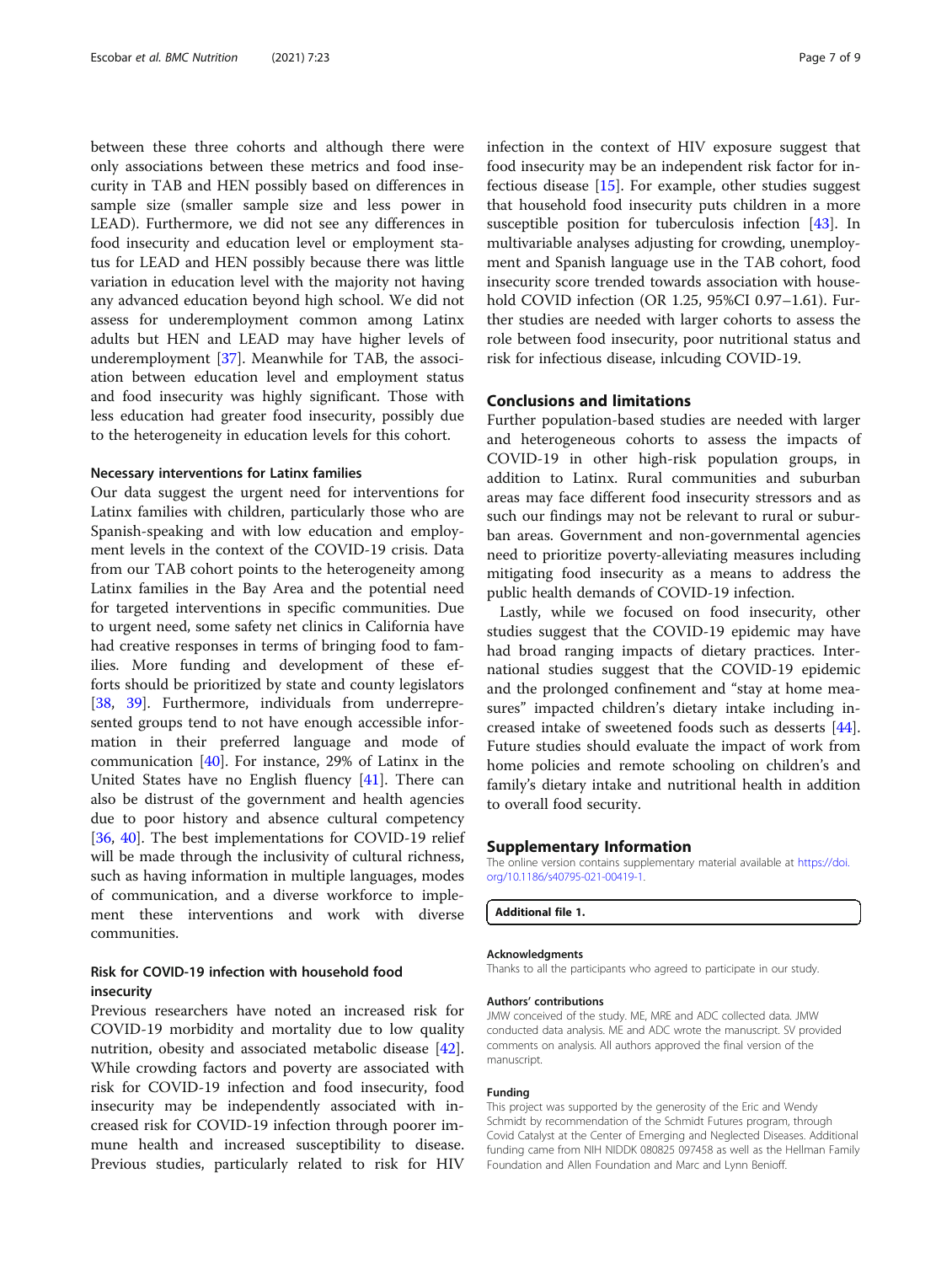# <span id="page-7-0"></span>Availability of data and materials

The data from this study is available on written request to the Principal Investigator (JMW).

# Declarations

# Ethics approval and consent to participate

The study was approved by the Committee on Human Research (CHR), the Institutional Review Board (IRB) of the University of California, San Francisco. All participants provided verbal consent for their participation and all aspects of the study were approved by the UCSF IRB (IRB numbers 11–06334; 16– 06163; 16–18535). All methods were conducted in accordance with the UCSF IRB approval.

### Consent for publication

All authors have approved the final version of the manuscript for publication. All data is de-identified.

# Competing interests

There are no competing interests.

# Received: 17 November 2020 Accepted: 12 March 2021 Published online: 11 June 2021

### References

- 1. Lauren BN, Silver ER, Faye AS, Woo Baidal JA, Ozanne EM, Hur C. Predictors of household food insecurity in the United States during the COVID-19 pandemic. bioRxiv. 2020;2020(06):10.20122275. [https://doi.org/10.1101/2020.](https://doi.org/10.1101/2020.06.10.20122275) [06.10.20122275](https://doi.org/10.1101/2020.06.10.20122275).
- 2. Coleman-Jensen A, Rabbitt MP, Gregory CA, Singh A. Household food security in the United States in 2015. [Usda.gov](http://usda.gov). [https://www.ers.usda.gov/](https://www.ers.usda.gov/webdocs/publications/79761/err215_summary.pdf?v=3774.6) [webdocs/publications/79761/err215\\_summary.pdf?v=3774.6](https://www.ers.usda.gov/webdocs/publications/79761/err215_summary.pdf?v=3774.6). Accessed September 23, 2020.
- 3. Coleman-Jensen A, Gregory C, Singh A. Household food security in the United States in 2013. SSRN Electron J. 2014. [https://doi.org/10.2139/ssrn.2](https://doi.org/10.2139/ssrn.2504067) [504067](https://doi.org/10.2139/ssrn.2504067).
- 4. Noe-Bustamante L, Hugo-Lopez M, Krogstad JM. US Hispanic Population Surpassed 60 Mission in 2019, but growth has slowed. Pew Res. 2109; [https://www.pewresearch.org/fact-tank/2020/07/07/u-s-hispanic-population](https://www.pewresearch.org/fact-tank/2020/07/07/u-s-hispanic-population-surpassed-60-million-in-2019-but-growth-has-slowed/)[surpassed-60-million-in-2019-but-growth-has-slowed/.](https://www.pewresearch.org/fact-tank/2020/07/07/u-s-hispanic-population-surpassed-60-million-in-2019-but-growth-has-slowed/)
- 5. Maani N, Galea S. COVID-19 and underinvestment in the health of the US population. Milbank Q. 2020;98(2):239–49. [https://doi.org/10.1111/1468-](https://doi.org/10.1111/1468-0009.12462) 0009.12462
- 6. Schanzenbach D, Pitts A. How much has food insecurity risen? Evidence from the Census Household Pulse Survey [Institute for Policy Research (IPR) rapid research report]: Northwestern Institute for Policy Research; 2020. Accessed September 26, 2020. [https://www.ipr.northwestern.edu/](https://www.ipr.northwestern.edu/documents/reports/ipr-rapid-research-reports-pulse-hh-data-10-june-2020.pdf) [documents/reports/ipr-rapid-research-reports-pulse-hh-data-10-june-2020.](https://www.ipr.northwestern.edu/documents/reports/ipr-rapid-research-reports-pulse-hh-data-10-june-2020.pdf) [pdf](https://www.ipr.northwestern.edu/documents/reports/ipr-rapid-research-reports-pulse-hh-data-10-june-2020.pdf)
- 7. Hernandez DC, Reesor L, Murillo R. Gender disparities in the food insecurityoverweight and food insecurity-obesity paradox among low-income older adults. J Acad Nutr Diet. 2017;117(7):1087–96. [https://doi.org/10.1016/j.jand.2](https://doi.org/10.1016/j.jand.2017.01.014) [017.01.014](https://doi.org/10.1016/j.jand.2017.01.014).
- 8. Rabbitt M, Smith MD, Coleman-Jensen A. Food security among Hispanic adults in the United States, 2011–2014: United States Department of Agriculture, Economic Research Service; 2016.
- Potochnick S, Arteaga I. A decade of analysis: household food insecurity among low-income immigrant children. J Fam Issues. 2018;39(2):527–51. [https://doi.org/10.1177/0192513X16661216.](https://doi.org/10.1177/0192513X16661216)
- 10. van Hook J, Balistreri KS. Ineligible parents, eligible children: food stamps receipt, allotments, and food insecurity among children of immigrants. Soc Sci Res. 2006;35(1):228–51. [https://doi.org/10.1016/j.ssresearch.2004.09.001.](https://doi.org/10.1016/j.ssresearch.2004.09.001)
- 11. Clark E, Fredricks K, Woc-Colburn L, Bottazzi ME, Weatherhead J. Disproportionate impact of the COVID-19 pandemic on immigrant communities in the United States. PLoS Negl Trop Dis. 2020;14(7):e0008484. <https://doi.org/10.1371/journal.pntd.0008484>.
- 12. Bermudez E. As demand for food skyrockets due to coronavirus, food banks play catch-up: LA Times; 2020.
- 13. Bixler D, Miller AD, Mattison CP, Taylor B, Komatsu K, Peterson Pompa X, et al. SARS-CoV-2-associated deaths among persons aged <21 years -

United States, February 12-July 31, 2020. MMWR Morb Mortal Wkly Rep. 2020;69(37):1324–9. [https://doi.org/10.15585/mmwr.mm6937e4.](https://doi.org/10.15585/mmwr.mm6937e4)

- 14. Nagata JM, Gomberg S, Hagan MJ, Heyman MB, Wojcicki JM. Food insecurity is associated with maternal depression and child pervasive developmental symptoms in low-income Latino households. J Hunger Environ Nutr. 2019;14(4):526–39. [https://doi.org/10.1080/19320248.201](https://doi.org/10.1080/19320248.2018.1434101) [8.1434101](https://doi.org/10.1080/19320248.2018.1434101).
- 15. Rollins N. Food insecurity-a risk factor for HIV infection. PLoS Med. 2007;(10): 1576–7. [https://doi.org/10.1371/journal.pmed.0040301.](https://doi.org/10.1371/journal.pmed.0040301)
- 16. Kjaer TW, Faurholt-Jepsen D, Medrano R, Elwan D, Mehta K, Christensen VB, et al. Higher birthweight and maternal pre-pregnancy BMI persist with obesity association at age 9 in high risk Latino children. J Immigr Minor Health. 2019;21(1):89–97. <https://doi.org/10.1007/s10903-018-0702-0>.
- 17. Wojcicki JM, Holbrook K, Lustig RH, Epel E, Caughey AB, Munoz RF, et al. Chronic Maternal Depression is Associated with Reduced Weight Gain in Latino Infants from Birth to 2 Years. PLoS One. 2011;6(2):e16737.
- 18. Ville AP, Heyman MB, Medrano R and JM Wojcicki. Early Antibiotic Exposure and Risk of Childhood Obesity in Latinos. Child Obes 2017; 13(2): doi: [https://doi.org/10.1089/chi.2016.0235,](https://doi.org/10.1089/chi.2016.0235) 13, 3, 235.
- 19. Wojcicki JM, Medrano R, Lin J, Epel E. Increased cellular aging by 3 years of age in Latino, preschool children who consume more sugar-sweetened beverages. Child Obes. 2018;14(3):149–57. [https://doi.org/10.1089/chi.2017.](https://doi.org/10.1089/chi.2017.0159) [0159](https://doi.org/10.1089/chi.2017.0159).
- 20. USDA Economic Research Service. Survey Tools. 2020 [Usda.gov](http://usda.gov). [https://](https://www.ers.usda.gov/topics/food-nutrition-assistance/food-security-in-the-us/survey-tools/) [www.ers.usda.gov/topics/food-nutrition-assistance/food-security-in-the-us/](https://www.ers.usda.gov/topics/food-nutrition-assistance/food-security-in-the-us/survey-tools/) [survey-tools/](https://www.ers.usda.gov/topics/food-nutrition-assistance/food-security-in-the-us/survey-tools/). Accessed September 28, 2020.
- 21. Harrison GG, Stormer A, Herman DR, Winham DM. Development of a Spanish-Language Version of the US Household Food Security Survey Module. J Nutr. 133(4):1192–7.
- 22. Hromi-Fiedler A, Bermúdez-Millán A, Segura-Pérez S, Damio G, Pérez-Escamilla R. Adaptation of the U.S. food security survey module for lowincome pregnant Latinas: qualitative phase. J Hunger Environ Nutr. 2009; 4(1):62–80. <https://doi.org/10.1080/19320240802706841>.
- 23. Hutchins SS, Fiscella K, Levine RS, Ompad DC, McDonald M. Protection of racial/ethnic minority populations during an influenza pandemic. Am J Public Health. 2009;99(Suppl 2(S2)):S261–70.
- 24. Méndez M, Flores-Haro G, Zucker L. The (in) visible victims of disaster: understanding the vulnerability of undocumented Latino/a and indigenous immigrants. Geoforum. 2020;116:50–62. [https://doi.org/10.1016/j.geoforum.2](https://doi.org/10.1016/j.geoforum.2020.07.007) [020.07.007](https://doi.org/10.1016/j.geoforum.2020.07.007).
- 25. USDA Key statistics & graphics, Food Security Status of US Households in 2019. [Usda.gov.](http://usda.gov) [https://www.ers.usda.gov/topics/food-nutrition-assistance/](https://www.ers.usda.gov/topics/food-nutrition-assistance/food-security-in-the-us/key-statistics-graphics.aspx) [food-security-in-the-us/key-statistics-graphics.aspx](https://www.ers.usda.gov/topics/food-nutrition-assistance/food-security-in-the-us/key-statistics-graphics.aspx). Accessed September 27, 2020.
- 26. Wolfson JA, Leung CW. Food insecurity and COVID-19: disparities in early effects for US adults. Nutrients. 2020;12(6):1648. [https://doi.org/10.3390/nu12](https://doi.org/10.3390/nu12061648) [061648](https://doi.org/10.3390/nu12061648).
- 27. Feeding America. [Feedingamerica.org.](http://feedingamerica.org) The impact of the Coronavirus on food insecurity. [https://www.feedingamerica.org/sites/default/files/2020-04/](https://www.feedingamerica.org/sites/default/files/2020-04/Brief_Impact%20of%20Covid%20on%20Food%20Insecurity%204.22%20%28002%29.pdf) [Brief\\_Impact%20of%20Covid%20on%20Food%20Insecurity%204.22%20%2](https://www.feedingamerica.org/sites/default/files/2020-04/Brief_Impact%20of%20Covid%20on%20Food%20Insecurity%204.22%20%28002%29.pdf) [8002%29.pdf](https://www.feedingamerica.org/sites/default/files/2020-04/Brief_Impact%20of%20Covid%20on%20Food%20Insecurity%204.22%20%28002%29.pdf). Published 2020. Accessed September 27, 2020.
- 28. Abrams SA, Avalos A, Gray M, Hawthorne KM. High level of food insecurity among families with children seeking routine care at federally qualified health centers during the coronavirus disease 2019 pandemic. J Pediatr X. 2020;4:100044.
- 29. Gundersen C, Ziliak JP. Food insecurity and health outcomes. Health Aff (Millwood). 2015;34(11):1830–9. [https://doi.org/10.1377/hlthaff.2015.0645.](https://doi.org/10.1377/hlthaff.2015.0645)
- 30. Wasserman D, van der Gaag R, Wise J. The term "physical distancing" is recommended rather than "social distancing" during the COVID-19 pandemic for reducing feelings of rejection among people with mental health problems. Eur Psychiatry. 2020;63(1):e52. [https://doi.org/10.1192/j.](https://doi.org/10.1192/j.eurpsy.2020.60) [eurpsy.2020.60](https://doi.org/10.1192/j.eurpsy.2020.60).
- 31. Wright KE, Lucero J, Crosbie E. "It's nice to have a little bit of home, even if it's just on your plate" – perceived barriers for Latinos accessing food pantries. J Hunger Environ Nutr. 2020;15(4):496–513. [https://doi.org/10.1](https://doi.org/10.1080/19320248.2019.1664963) [080/19320248.2019.1664963.](https://doi.org/10.1080/19320248.2019.1664963)
- 32. Zepeda L. Hiding hunger: food insecurity in middle America. Agric Hum Values. 2018;35(1):243–54. <https://doi.org/10.1007/s10460-017-9818-4>.
- 33. van Zon S, Reijneveld S. Mendes de Leon C, Bültmann U. the impact of low education and poor health on unemployment varies by work life stage. Int J Public Health. 2017;62(9):997–1006. [https://doi.org/10.1007/s00038-017-0972-7.](https://doi.org/10.1007/s00038-017-0972-7)